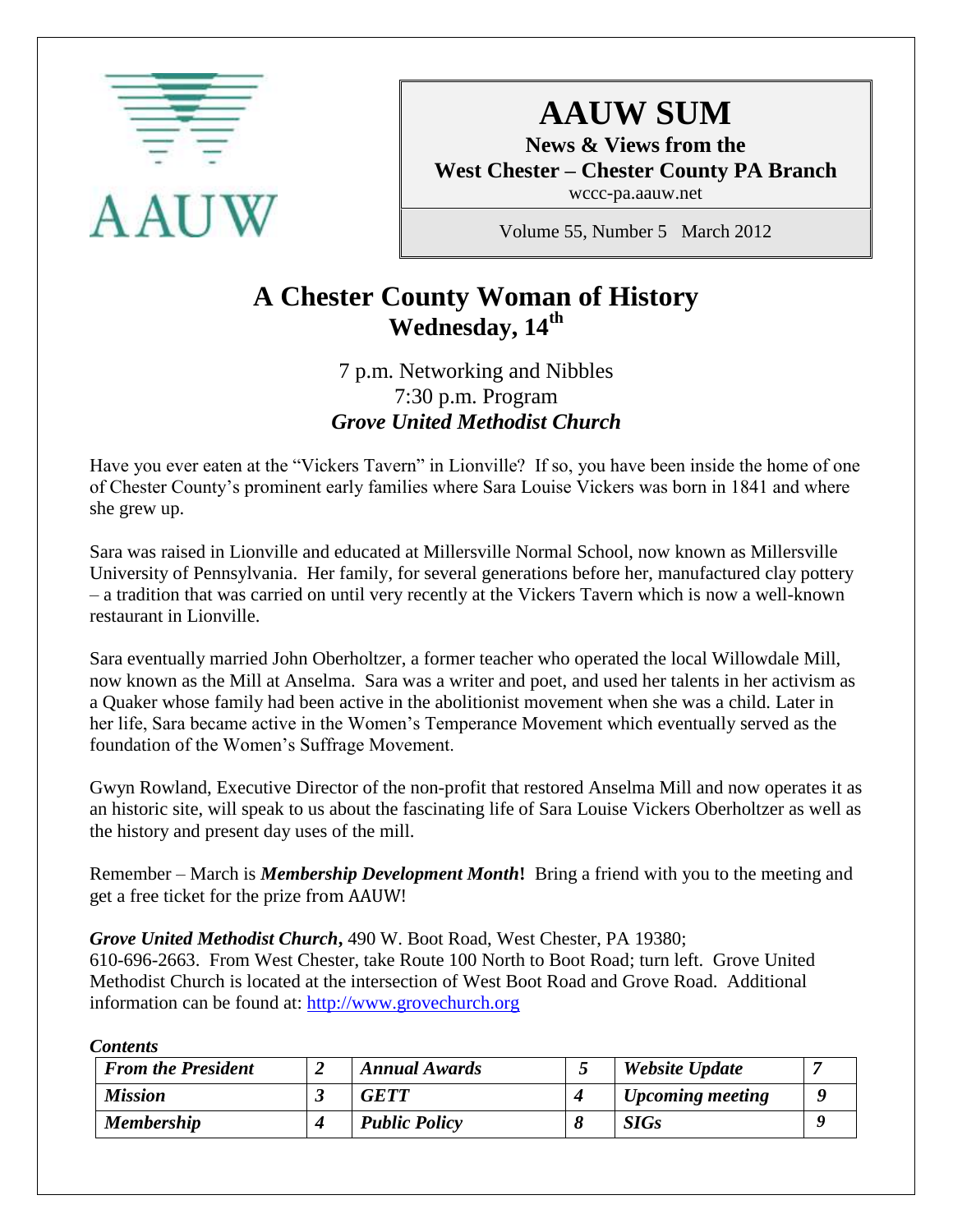### *From the President*

Hello members!

All the recent political talk about raising or not raising taxes makes me think about our own dues to AAUW. No one likes to pay more than they are already paying for anything, and I am sure that includes your AAUW Membership! But how can we work together to keep our dues where they are?

I am declaring the month of *March* to be "membership recruitment month" for AAUW West Chester-Chester County. That's a very simple way for us to keep our branch healthy and viable and to ensure that we will have satisfied members, strong new leaders and stable dues for the foreseeable future.

It sounds great, but just how do you do that? I have personally recruited more than six (6) members to our branch, and I don't do that just by hoping that someone I know will join or by telling them about an interesting program we are going to have. Oh, yes, I do those things, but more importantly, I am proactive in recruiting members.

What does it mean to be a proactive recruiter? It means very simply not waiting for members to fall in your lap, and not expecting people to join an organization because it's a nice thing to do! Here are specific, concrete things you can do to recruit a new member:

 *Identify Possible Members* - Look through your various directories – email, work, church, other clubs you belong to, holiday card list and neighborhood. Choose one or two possible interested people from each one – give yourself the challenge to find at least one from each list!

 *Get In Touch* - Make it a point to be in touch with that person. Invite her to lunch, have her over for coffee, or send her an email to "catch up" on your friendship. Or pick up the phone and call her to chat.

 *Get Reacquainted* - Start out by asking what she's been doing lately. What has she been involved with? Has she retired recently? If so, even better! Do you know what she did for a living? What she does as a hobby? How she spends her leisure time?

*Listen* to her responses and find a link to something that AAUW is doing or that is part of our mission. Will we be hosting an upcoming program on something she is interested in? Is she looking for a volunteer opportunity? Listen and suggest AAUW!

• **Reach Out** and send her a note by email or a copy of our latest newsletter by email or hard copy. Send her a link to our website as well as the state and national websites:

[www.aauw.org](http://www.aauw.org/) , [www.aauw-pa.org](http://www.aauw-pa.org/) , or wccc-pa.aauw.net .

• *Invite Her*, and better still escort her to our next program, your SIG group meeting, or even a board meeting.

And remember, from now through June, all new members can join for just \$45.50, and will remain members until June 30 of 2013!! To encourage your involvement in this venture, anyone who brings a friend to any of our upcoming events or meetings through the end of this program year will be put into a drawing for an AAUW gift item. Anyone who gets a friend to actually join our branch will receive one of the brand new, teal enamel AAUW pins in addition to being entered into the drawing.

Start now! Invite a friend to the March meeting to hear about Sara Vickers Oberholtzer and Anselma Mill, or to volunteer with you for "GETT" on March 24, or attend "The Faces of Immigration" program that we are cosponsoring with the League of Women Voters on April 26.

I look forward to meeting all the new members you will bring to our branch in the next few months!

Sincerely, Fran Pierce, President

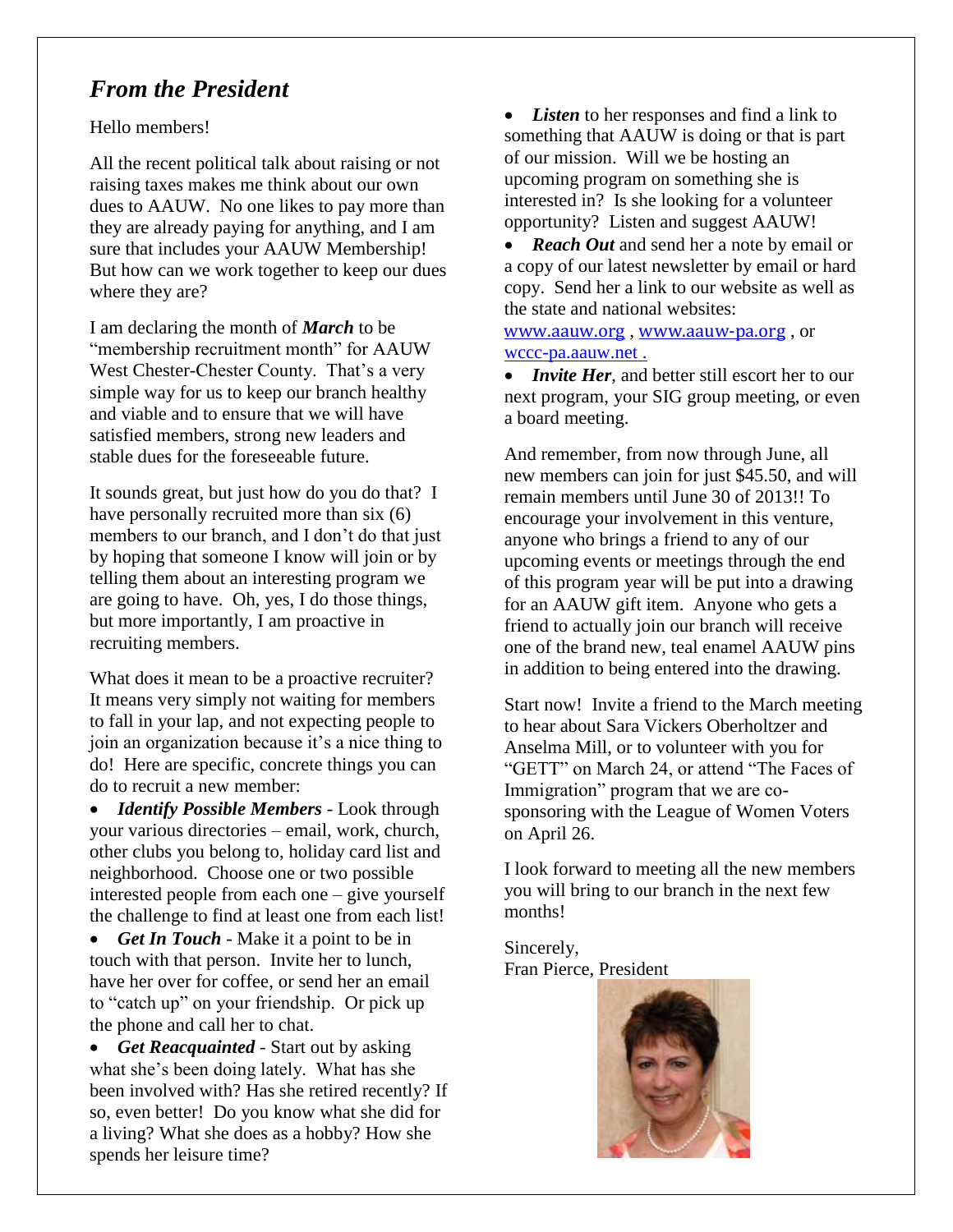### **Branch News**

|  |  | <b>AAUW Mission Statement</b> |
|--|--|-------------------------------|
|--|--|-------------------------------|

*AAUW advances equity for women and girls through advocacy, education, philanthropy, and research.*

| Norma George                                                                            | Newsletter Co-Editor       |  |  |  |
|-----------------------------------------------------------------------------------------|----------------------------|--|--|--|
| 610-872-7567                                                                            | <u>ngeorge@cheyney.edu</u> |  |  |  |
| Nancy Rumfield                                                                          | Newsletter Co-Editor       |  |  |  |
| 610-399-0388                                                                            | nrumfield@gmail.com        |  |  |  |
| Newsletter email                                                                        | aauwsumnews@gmail.com      |  |  |  |
| <b>Fran Pierce</b>                                                                      | <b>Branch President</b>    |  |  |  |
| 610-594-0625                                                                            | franpierce@verizon.net     |  |  |  |
| <b>Elaine Burgess</b>                                                                   | Program Vice President     |  |  |  |
| 610-383-7018                                                                            | $danh@chesc$ com           |  |  |  |
| <b>Nancy Dore</b>                                                                       | Program Vice-President     |  |  |  |
| 610-725-0459                                                                            | 4dores@comcast.net         |  |  |  |
| Barbara Leone                                                                           | Membership Vice-President  |  |  |  |
| 610-429-4520                                                                            | leone219@verizon.net       |  |  |  |
| Linda Lang Recording & Corresponding Secretary<br>610-738-9678<br>lindalang@comcast.net |                            |  |  |  |
| Rosemary MacDonald<br>610-296-5474                                                      | <b>Financial Officer</b>   |  |  |  |
| rosemary.macdonald@verizon.net                                                          |                            |  |  |  |
| http://www.aauwchestercountypa.org                                                      |                            |  |  |  |

### **Guidelines for AAUWSUM**

1. Deadline for articles is the  $10<sup>th</sup>$  of the month unless noted in newsletter.

2. Board will develop outline/plan for newsletter.

3. Copies of each article must be sent to the President.

4. Articles should be less then 340 words (1 column in 12 pt.) and sent as .doc (Word) files whenever possible.

5. Program information should be available for publication in the month prior to the event.

6. SIG information should be specific (when, where, leader, contact info., program or book).

7. Photos should be sent in .jpg format and should be the best quality possible. Leave cropping to the editors when possible.

8. Editors must keep newsletter to 10 pages or less (5 printed front and back).

9. Editors must consult with President or designee if newsletter is too long.

10. Circulation Chair will determine number of copies to be printed.

11. Board will review and decide list of Friends who receive printed copies.

12. The newsletter should go to the printer by the  $25<sup>th</sup>$  of the month. Copies should include the Circulation Manager, Person who distributes the e-mail version, and, if requested, other named designees.

# **Help AAUW Save Money**

Each year our editors put together eight informative, attractive, and news filled issues of our AAUW SUM newsletter. At current prices, printing and mailing costs exceed \$1.50 a piece per issue, costing over \$12.00 per member per year. For several years, many AAUW members have received their copies via e-mail. Through e-mail they receive the news as soon as it is published. By eliminating the paper copy, they are also making a contribution to a greener environment. If you are not already receiving AAUW SUM via e-mail and would be willing to do so, please contact Fran Pierce at [franpierce@verizon.net.](mailto:franpierce@verizon.net)

### *We need your News!*

The co-editors of AAUW SUM, Norma George and Nancy Rumfield, are delighted to bring you this issue of the AAUW SUM newsletter, but … *We continue to need input from members!!* Please send *articles* as Word documents. Forward your news articles to the *gmail account:* [aauwsumnews@gmail.com,](mailto:aauwsum@gmail.com) indicating the topic and month in the subject box and cc the President. Norma and Nancy share access to this account, it keeps their work mailboxes from getting filled and makes the process of collaborating easier.

Remember that articles for a given month of the newsletter are due on the 12th of the preceding month*.* Please provide all necessary information with your submission.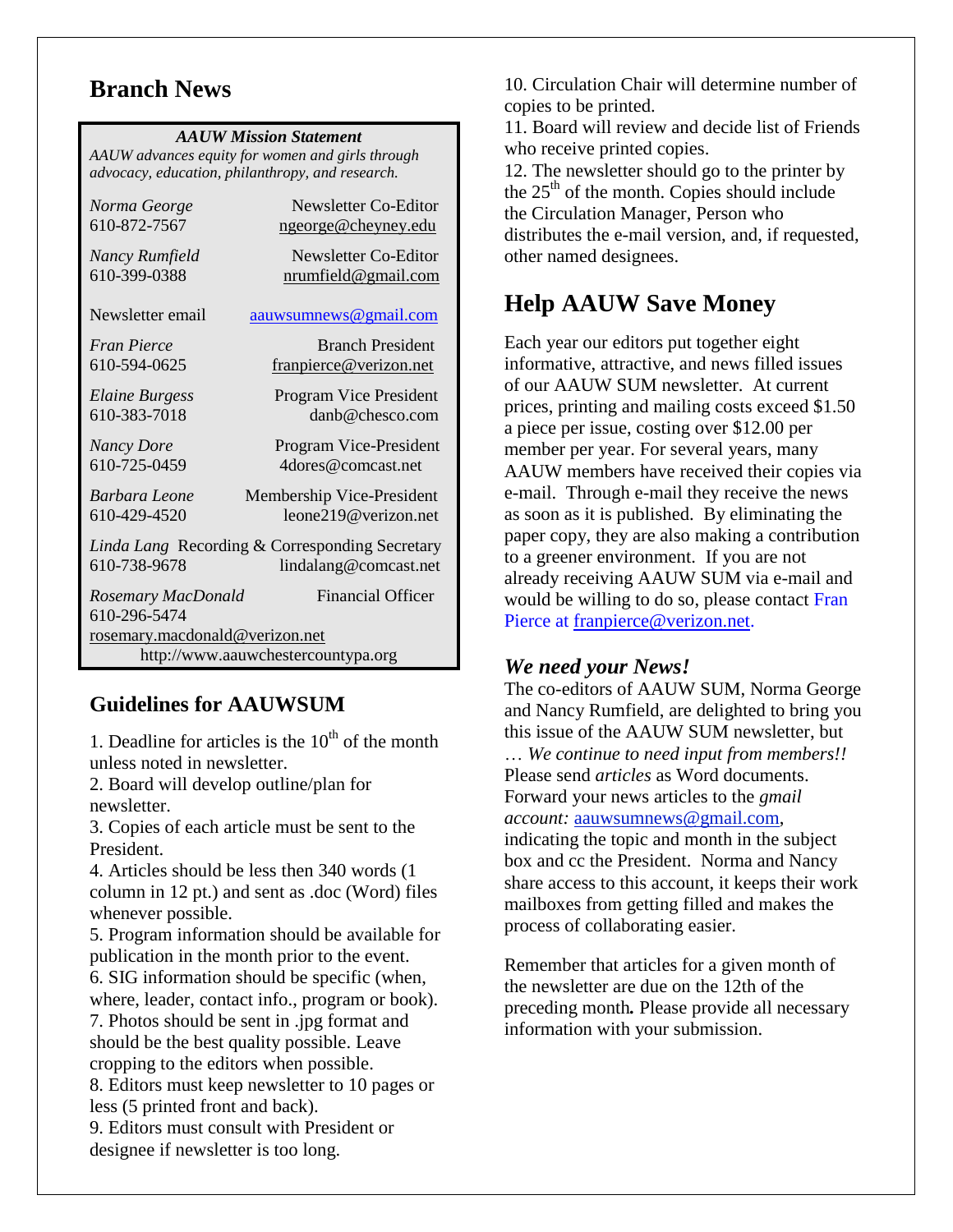### **Membership Outreach**

*Your Records and Communication With the National Association Helpline Phone***: 800 326 2289** *Internet and email***:** The website for national AAUW is [http://www.aauw.org/.](http://www.aauw.org/) Once you have accessed the site go to the Member Center. Have your Membership Number available to change your record information (see directions on page 35 of the branch member handbook). In addition, you can find your Membership Number on the address label of the Association publication, *Outlook,* or call either Carol or Barbara (Co-Membership VPs).

# **Membership News**

*Welcome to our newest member!* Dr. Linda Stevenson West Chester University Ruby Jones Hall #206 West Chester, PA 19383

Home: 1036 Black Rock Road, Gladwyne, PA 19035 Phone: 610 649 3421 E-mail: Lstevenson66@aol.com Interests: Public Publicly, Immigration, Great Decisions, and Domestic Violence Center

# **Get Your Keystoner Online!**

The *Keystoner* is the AAUW-PA Newsletter. *Switch to receiving the Keystoner online.* For each issue, you will receive an e-mail notice of the posting with a table of contents and a link to a downloadable copy of the issue, which can be printed or read on the computer screen. Getting the *Keystoner* online helps the environment and saves the state organization money and no waiting for delivery. To sign up just fill in the blanks at:

<http://www.aauwpa.org/keystoner.htm>

Members can check the archived issues online at the same site. *Claudia Mosso, Keystoner Editor*

#### **Domestic Violence Center**

At the March meeting Sue Ciorletti will be collecting ladies' packaged underwear in average sizes. Questions? Contact Sue at 610- 344-0245. Thank you for your support.

# **GETT is almost here! GETT ready to volunteer!**

Girls Exploring Tomorrow's Technology's scheduled event is March 24, 2012 at Great Valley High School. Registration opened on February  $12<sup>th</sup>$  and this year's GETT will be bigger and better than ever. Come join the fun and volunteer! Volunteering at GETT 2012 is a great way to sharpen public speaking experience, donate time for a great cause and develop material to round-out a resume...did I mention there's free breakfast and lunch? In the past AAUW has been involved in bag stuffing, registration, flag leaders, lunch monitor, etc. Please check out GETT on our Facebook page: [http://www.facebook.com/gettpa.](http://www.facebook.com/gettpa)

GETT's morning Keynote Speaker is Gayle Laakmann McDowell, founder and CEO of CareerCup. Gayle has worked at Microsoft, Apple, and Google and is author of "The Google Resume", which offers advice on getting hired at the world's top tech companies. Gayle has a Bachelor and Master's degree from University of Pennsylvania, and a MBA from U.Penn's Wharton School of Business.



 *Karen Cantrell-Borda*

GETT's afternoon speaker will be Karen Cantrell-Borda, founder of the original GETT 12 years ago.

If you can help on the day before for bag stuffing and set-up at 4:00 at Great Valley High School or the day of the event on March  $24<sup>th</sup>$ please email me at [pangea49@comcast.net.](mailto:pangea49@comcast.net) If you need more information you can also call Mary Smith of the GETT Committee at 610- 269-3375. Please encourage potential participants to register as space is running out! See you there….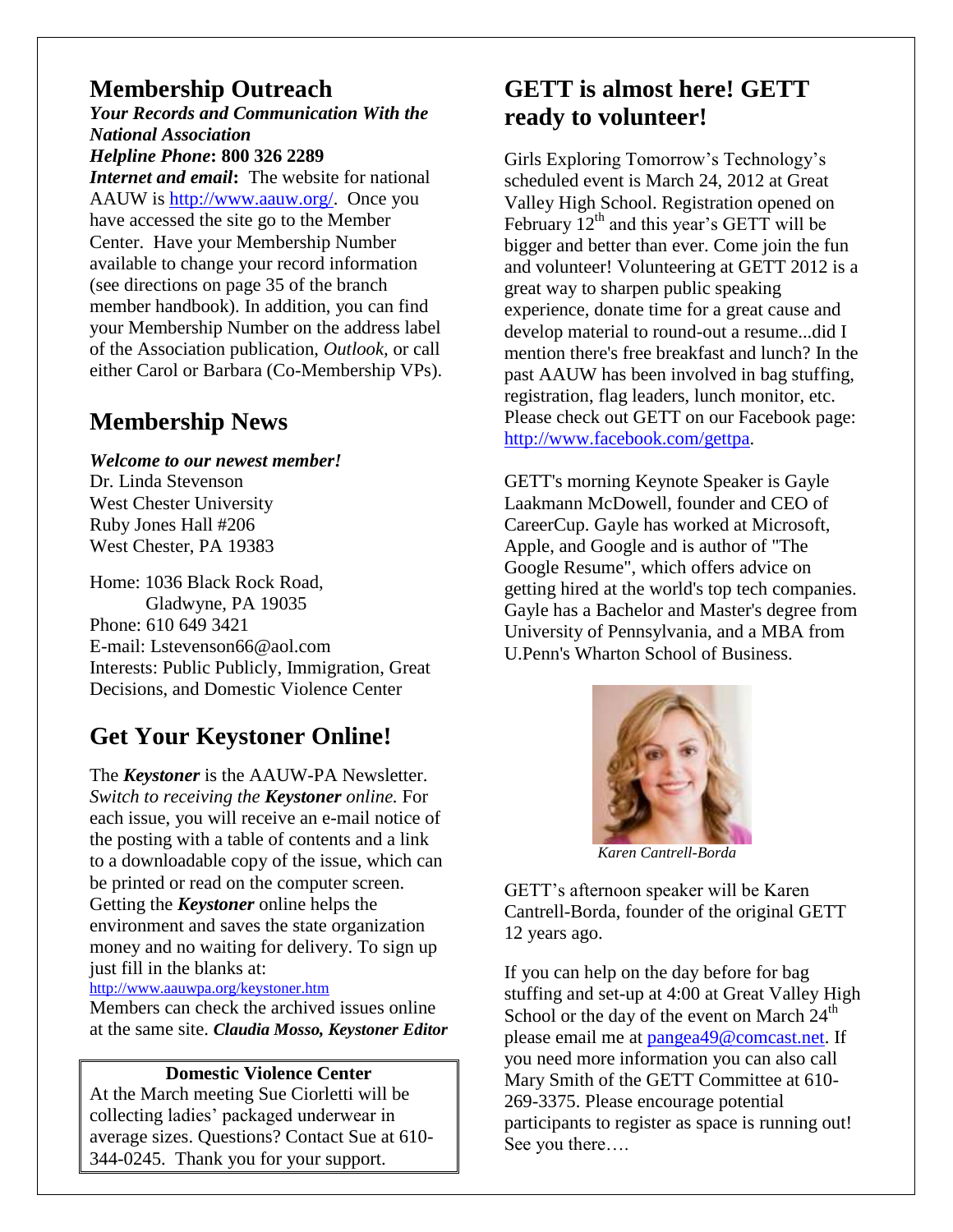# **AAUW West Chester-Chester County Annual Awards**

AAUW-PA has revamped its awards categories and requirements, and will be announcing award winners at the upcoming April convention in Pittsburgh. Every branch is encouraged to choose those from their branch members who are notable for their work or commitment to our mission. Members were solicited for nominees. At our February meeting of the branch Board of Directors, we voted on those to be honored.

The award titles, requirements, nominees and winners are:

#### **Outstanding Woman**

The recipient is a member who is chosen by the branch for meritorious service to our branch and to the community *over multiple years.*

Our branch nominees were: Elaine Burgess, Leslie Wachob and Sue Ciorletti.

Our winner for 2011-12 is *Leslie Wachob***.** Leslie is a past-president of our branch, has been our fundraising chair for several years, and serves as the AAUW-PA Treasurer.

#### **"TEAL" Award**

This recognition is for a recent-term contribution by an unsung branch hero, or a recent or new branch member exemplifying the spirit of AAUW. This new award honors the member as someone who has made a big difference in something important to our branch *within the last year.*

Our branch nominees were: Linda Lang, Valerie Connors, Adale Sholock and Sandy Alexander.

Our winner for 2011-12 is *Linda Lang.* Linda is a recently new member who became active almost from the beginning of her membership. She has become our official photographer and chronicles all our activities and events. She decided to make a film of the GETT event last year, without being asked, and produced a wonderful documentary of that day. She is also now our branch Secretary.

#### **Gateway to Equity**

This award recognizes a person or organization in our community that has advanced equity for women and girls through advocacy, education, philanthropy or research. The award is traditionally given out on March 8, International Women's Day.

Our branch nominees were: The Chester County Fund for Women and Girls, The Chester County Domestic Violence Center, Wings for Success and the West Chester University Women's Center.

Our winner for 2012 is *Wings for Success***.** This organization provides clothing, mentoring, tutoring and job-hunting skills for women who are entering the workforce without the needed skills to succeed.

#### **Special Honoree**

Each branch is encouraged to recognize a longstanding member who has served in many capacities over the years and continues to inspire and support those who are now leaders and members.

Our branch nominees were: Graham Boose, Yvonne Peiffer, Mary Smith and Peg Anderson (posthumously.)

Our winner for 2011-12 is *Graham Boose.* 

*Congratulations to all the winners as well as to all the nominees – your AAUW sisters think the world of you! Thank you for your service and inspiration.*

#### **Wings for Success**

To find out more about our **Gateway to Equity** Award winner visit: <http://wingsforsuccess.org/>



You may be able to volunteer or donate!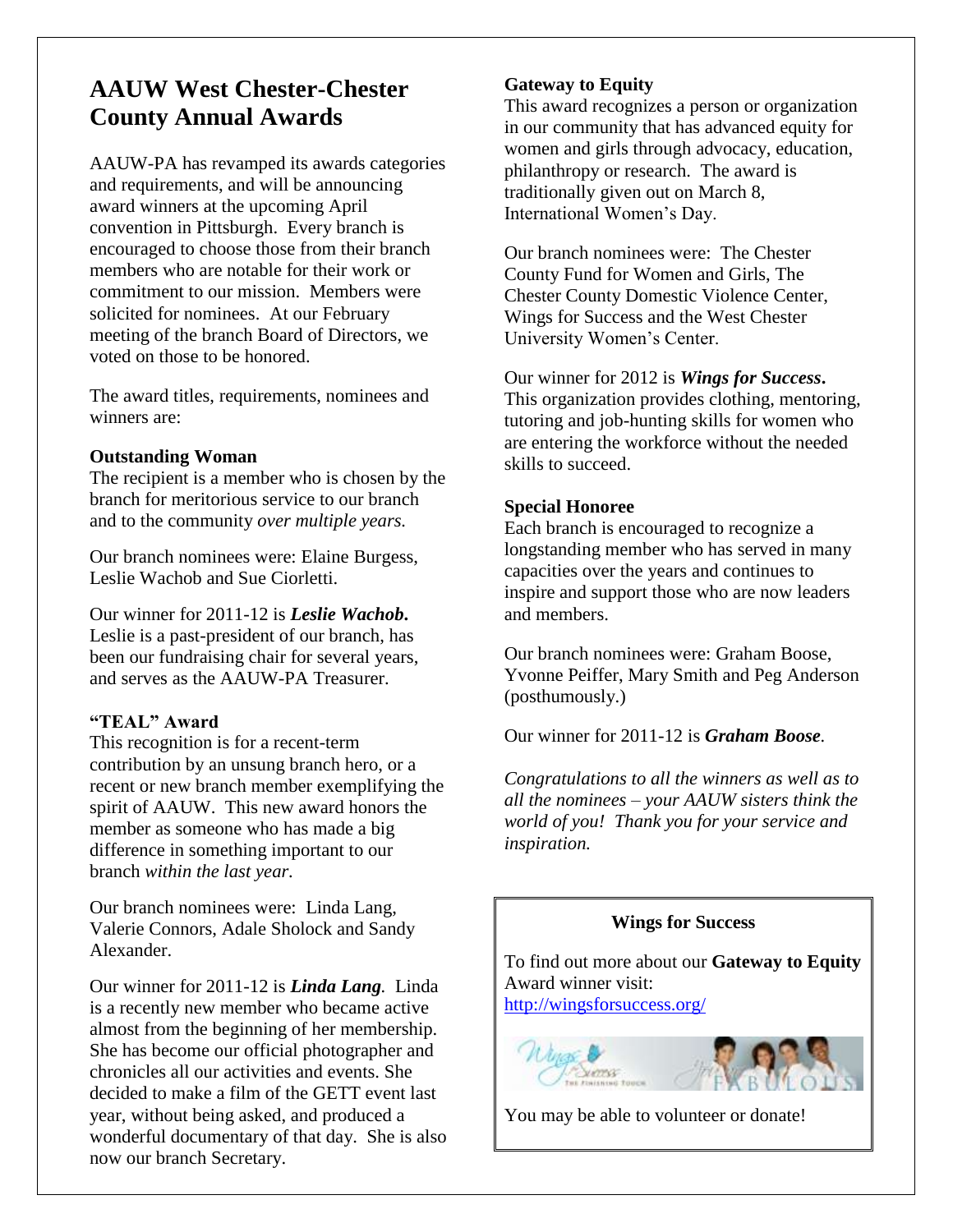### **Voices of Immigration in Chester County**

*April 26 Forum to Highlight Voices of Immigration in Chester County* 

*- What are the experiences of Immigrants who settle here? - What's happening with proposals for immigration reform?*

America has made little headway on immigration reform since a committee of members from the Chester County chapters of the LWV and AAUW and Leagues around the country studied the issue a few years ago. (find LWVUS positions on immigration at [http://www.lwv.org/search/content/Immigration\)](http://www.lwv.org/search/content/Immigration). In fact, since then immigration reform proposals have failed in Congress, several states like Arizona have placed restrictions on immigrants prompting US Supreme Court consideration, and a package of antiimmigration bills has been introduced in the Pennsylvania Legislature. Candidates for national and statewide offices continue to debate the treatment of people from other lands, especially those without documentation.

Too often, the voices of individuals who have migrated to the United States are lost in fiery rhetoric. Consequently, the Chester County LWV and AAUW chapters are teaming up with the Pennsylvania Immigration and Citizenship Coalition (PICC) - Pennsylvania's only statewide immigrant's rights organization - to sponsor "**Voices of Immigration in Chester County" on Thursday, April 26, 2012 from 7:00 to 9:00 p.m. in the West Chester Council Chamber in the West Chester Borough Offices, 401 East Gay Street, West Chester.** (Parking in the rear).

This program features immigrants from Mexico, India and Puerto Rico. Hear from a mushroom farm supervisor, an Indian professional, a young undocumented woman who has lobbied for the adoption of the Dream Act, a federal and state act that would provide a path to citizenship for young immigrants who complete a college degree or serve in the military, and an immigration attorney who represents clients throughout Chester County.

Learn about proposals before Pennsylvania lawmakers now, and about what we can do to promote fairness. Plan to attend on April 26<sup>th</sup>.

For more information, contact Linda Lang or Ann Duerr (AAUW) or Betsey Cullen (LWVCC).

### **Come Along With Me!**

No, it's not the old love song by Andy Williams, but instead it's an invitation to join some of our branch members on a road trip to the *AAUW-PA State Convention* in April. For a minimal cost, you can experience what a statewide AAUW convention is all about, and have an impact on the future of AAUW here in Pennsylvania.

The 83<sup>rd</sup> Convention of AAUW-PA will be held at the Radisson Hotel, Green Tree, in Pittsburgh from April 13 through  $15<sup>th</sup>$ . The program and workshops are shaping up to be interesting and informative with some fun thrown in for good measure! Tours are being organized for off-times, and an Equal Pay Rally where we will join with partner organizations promises to be exhilarating.

Some of the workshops and sessions include topics from progress on *Marcellus Shale*  initiatives and a report on the Status of Women, to sampling how other branches have succeeded in various efforts in their STEM initiatives and membership growth.

Please think about joining us for this weekend that promises to be a wonderful opportunity for networking with strong, activist women from across our state! We will be registering as a group, so contact branch president, Fran Pierce, if you are interested. [franpierce@verizon.net](mailto:franpierce@verizon.net) or 610-594-0625. For more information about the convention, go to [www.aauwpa.org.](http://www.aauwpa.org/)

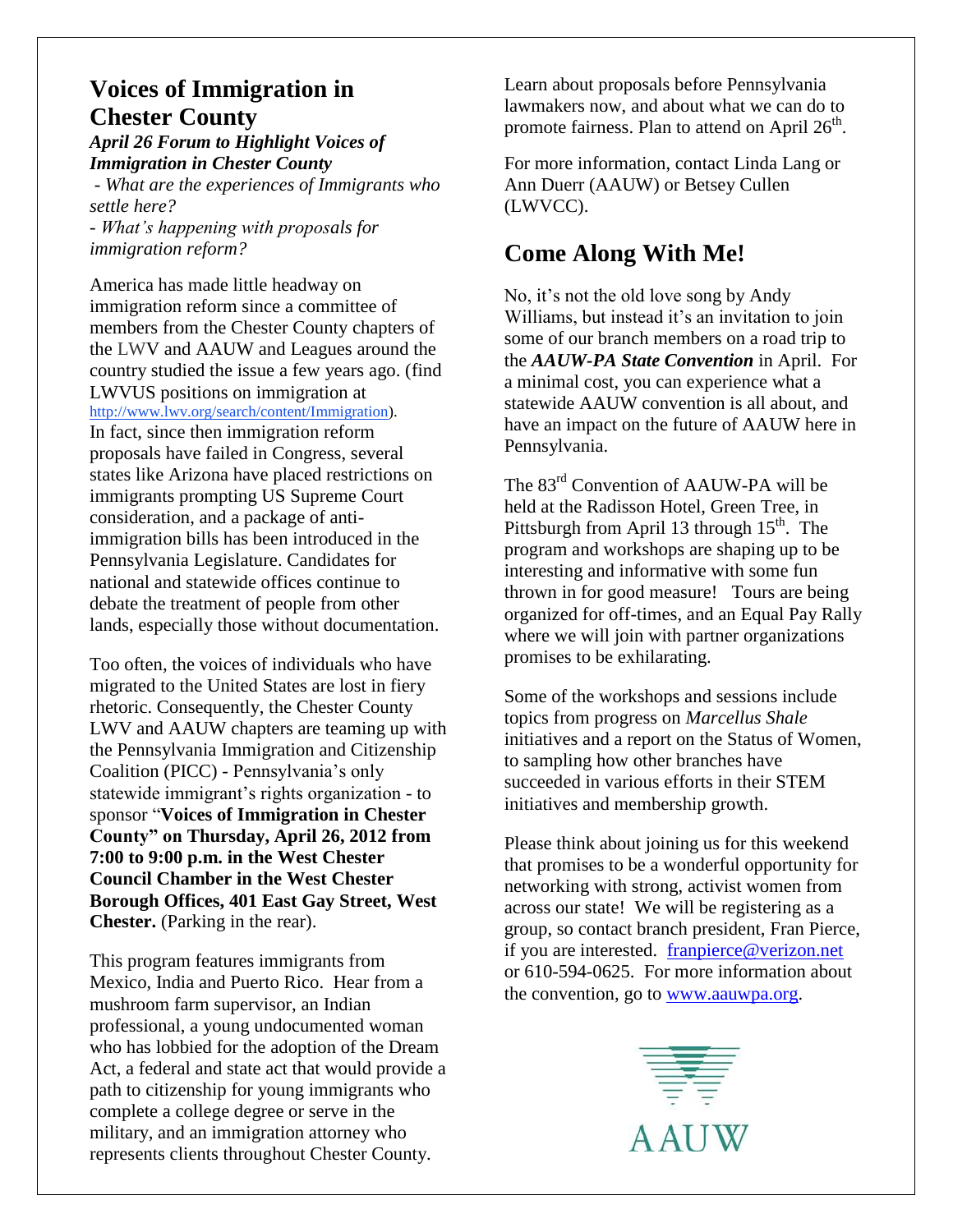# **Alice Lawson Scholarship**

The American Association of University Women (AAUW) West Chester Branch will again be awarding a \$1000 scholarship to an undergraduate student 25 years of age or older. The deadline for the application is March 26, 2012 for the 2012-2013 academic year.

We invite eligible students from West Chester University, Cheyney University and Immaculata University to submit an application. Eligibility requirements and application forms are available at wcccpa.aauw.net under scholarships. You may also contact Mimi Jones at danandmimi1@verizon.net or Sue Johnston at [sueearlj@verizon.net](mailto:sueearlj@verizon.net) for further information.

You will find more information and be able to make a donation online at the Chester County Community Foundation website: [http://www.chescocf.org/Funds/Fund%20purpose/Alice](http://www.chescocf.org/Funds/Fund%20purpose/Alice%20Lawson%20Scholarship%20Fund.htm)

[%20Lawson%20Scholarship%20Fund.htm](http://www.chescocf.org/Funds/Fund%20purpose/Alice%20Lawson%20Scholarship%20Fund.htm)

You can also make a donation by sending a check to: Alice Lawson Scholarship c/o CCCF, 28 West Market Street, West Chester, PA 19382

# **Ways and Means**

Leslie will have the goodies at the next meeting. You may call or email your order and she will deliver.



*Recyclables -*Don't forget to bring your old ink cartridges to meetings. We have made over \$100 to date through this endeavor and it is *Green*. To participate in any of our fundraisers, please contact Leslie Wachob at 610-458-1837 or [rbs857@yahoo.com](mailto:rbs857@yahoo.com)

*Did you know?*

The **National Girls Collaborative Project** has a website for information about STEM? This link will take you to what's going on in PA. http://www.ngcproject.org/pa/index.cfm

# **Website Update: There's a link for that!**

*By Sandy Alexander*



Hopefully, you have had a chance to take a look at the new branch website. You can find it at: http://wccc-pa.aauw.net/

The area on the right hand side of the page has many useful links.

 At the very top is a section for *Branch News***.** Links to information about current issues are located here.

 Just below the Branch News is a *Calendar of Events***.** Any date that is in bold is a link. Click it to find out what's happening on that date. If you then click on the name of the event, you will see full details.

• Below the Calendar of Events is a section for AAUW Links. Here you can see national issues and take action by clicking on the link for *2 Minute Activist***.**

If you want to add any information or links to the website or if you have pictures to share, please email webmaster Sandy Alexander at [wccc.aauw@gmail.com.](mailto:wccc.aauw@gmail.com)

### **Legislation and Public Policy (LAPP)** *By Ann Duerr*

We have identified a few concerns with Governor Corbett's public school funding proposal for 2012/13:

1) Funding to public schools would decrease by \$80 million in addition to the \$860 million last year, which brings total back to the 2008 budget level.

2) Twelve Pennsylvania school districts are on the verge of bankruptcy, including Chester Upland, Reading, and Allentown.

3) The lack of education is in direct relationship to the large prison population costing approximately three times more per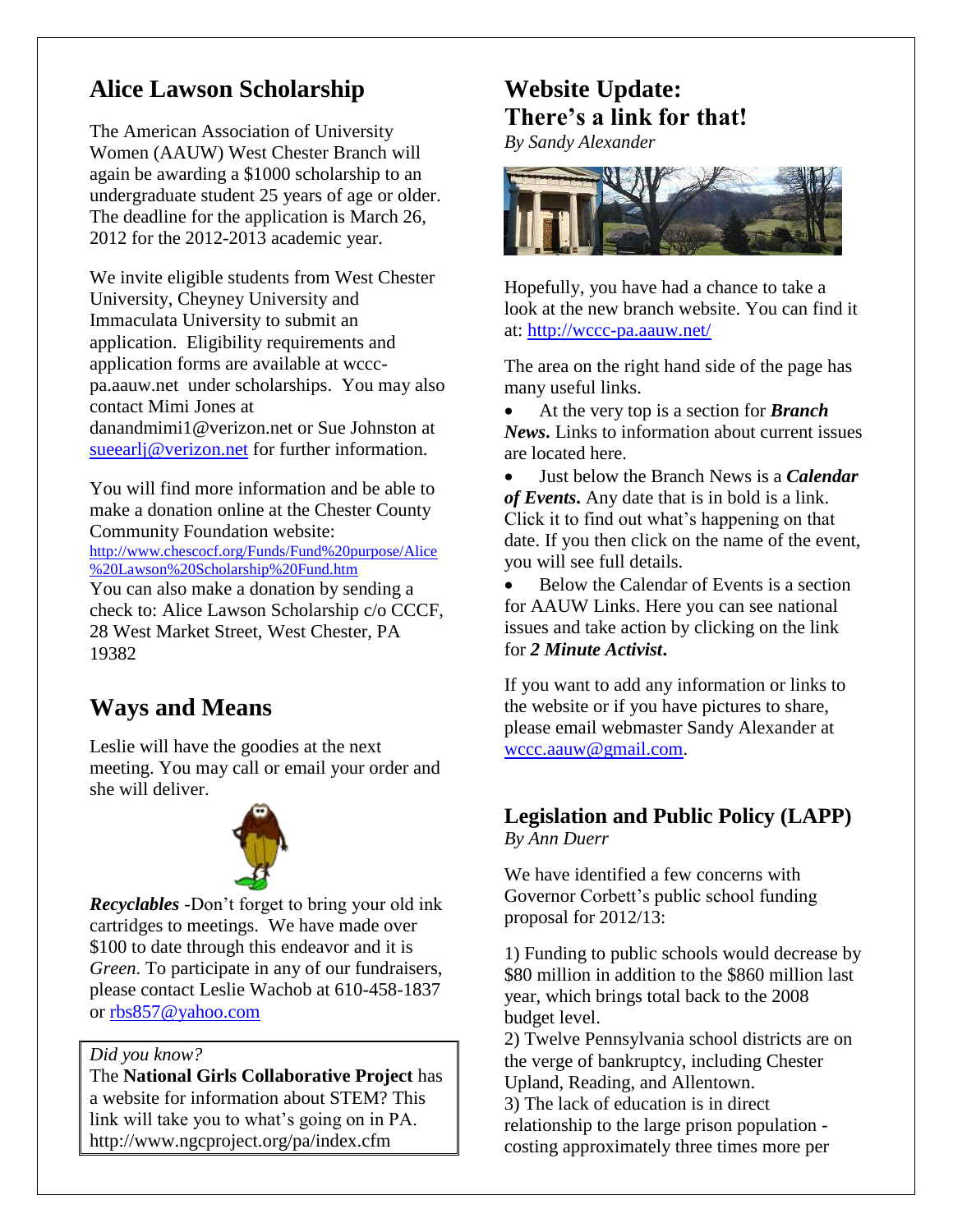inmate then educating a student in public schools.

Get involved with *Partners for Public Education* (partnersforpubliced.org) for legislative updates and community projects. Watch for LAPP ALERT e-mails.

Kathy Neary will organize our involvement with voter registration at the March  $14<sup>th</sup>$ AAUW meeting. If you can spare an hour on March  $17<sup>th</sup>$  join the LWV at the Exton Mall between 11 AM and 3 PM. LWV Legislative Directories for 2012 will be available.

On April  $17<sup>th</sup>$  we will partner with the WCU Women's Center and Club for their Pay Equity Bake Sale between 11 AM and 2 PM. Baked goods, one hour of your time selling and informing visitors about pay inequity, or doing both, will help raise money towards purchasing the Center's affiliation with AAUW. Sign-up at our March  $14<sup>th</sup>$  meeting.

### **Chester County Library System Moving You FORWARD**

Chester County Library System (CCLS) libraries are playing an essential role in the context of five 21st Century literacies, which are: 1) Basic Literacy, 2) Information Literacy, 3) Civic and Social Literacy, 4) Health Literacy 5) **Financial Literacy.**

In this edition of AAUW SUM we are focusing on **Financial Literacy**. The CCLS plays an important role in helping citizens become informed consumers as well as helping individuals, small businesses, and other organizations contribute to the economic vitality of our community by stimulating innovation, entrepreneurism and economic development.

Public libraries in the CCLS contribute many resources to workforce development strategies. The combination of public access computers, enhanced workforce collections, and training and outreach partnerships give these libraries a unique position as a resource for communitywide workforce development efforts.

The libraries' career and employment resources prepare workers with new technologies. Many people entering the workforce rely on libraries in the CCLS to get them online. To learn more about workforce development events at a CCLS library near you, go to [www.ccls.org](http://www.ccls.org/) and select *Find an Event*

CCLS' small business resources and programs lower barriers to access to current data. Whether providing information on regulations associated with incorporating a new business or locating critical information, CCLS provides more business resources than ever before. Check out the CCLS online and *Business and Career Center* at

[http://www.ccls.org/cwo/Find\\_a\\_Resource/Business](http://www.ccls.org/cwo/Find_a_Resource/Business) Be sure to read the *Business News* newsletter, a quarterly publication, aimed at informing the business community and library customers about the libraries' business resources and services.

Many libraries have a selection of federal and state tax forms, instructions & publications for individuals. Tax information is also available online by visiting [www.ccls.org](http://www.ccls.org/)  $>$  Find a Resource > Websites by Subject > Taxes

The CCLS broadly impacts our community's economic health by providing local businesses with cost-effective access to information, educating our workforce and increasing community vitality.

So let's move **FORWARD** together with the rest of Pennsylvania, so that we can continue to be the healthiest, wealthiest and wisest County in the Commonwealth. The Chester County Library System is here to partner with you; **Read, Connect** and **Discover** what we have and help us spread the word.

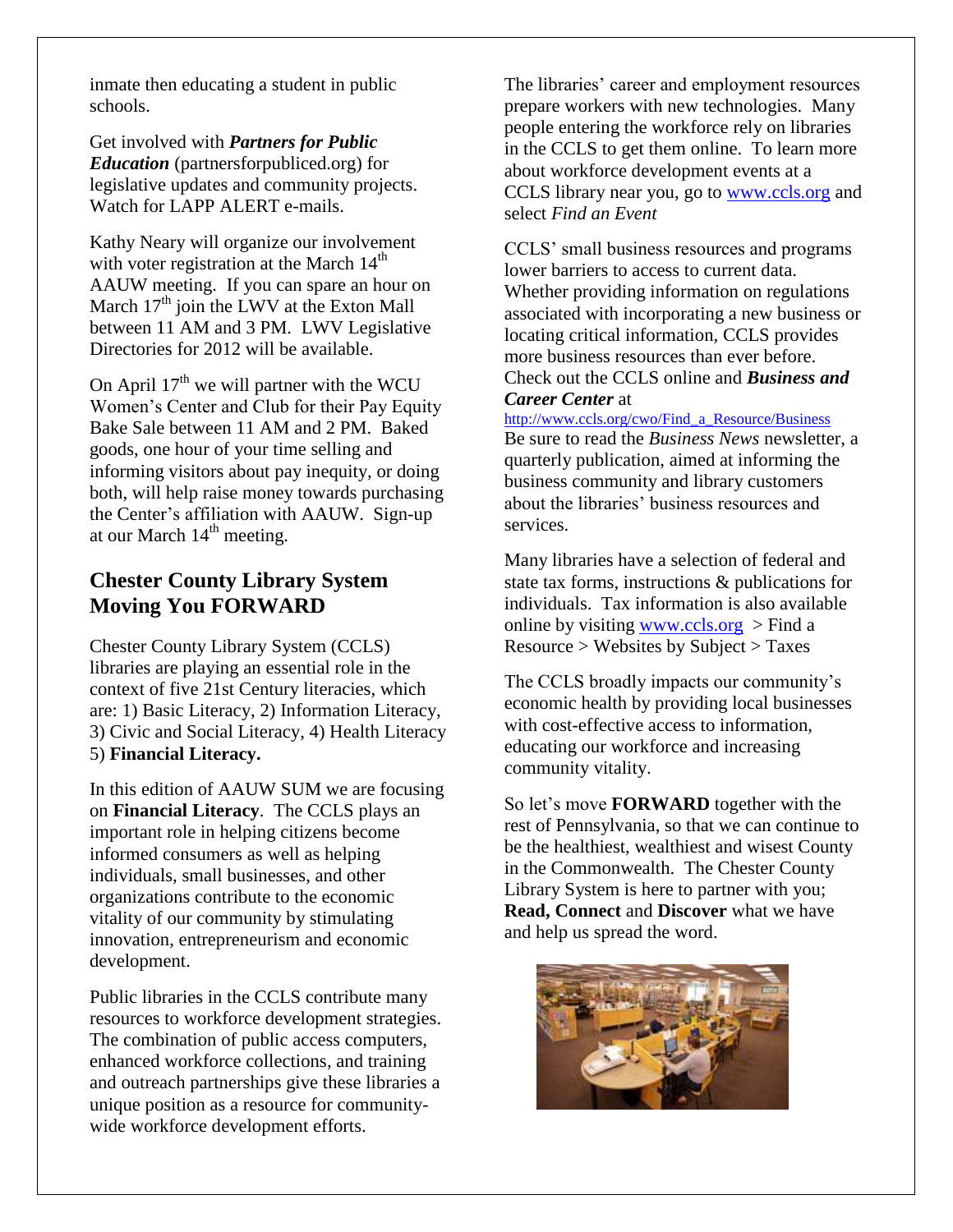### **Branch Board Meetings**

All Board meetings are open to the membership and this year will be held at the Women's Center at West Chester University. Meetings begin at 7 pm, are over by 9, and are usually on the first Tuesday of the month. Upcoming: Tuesday, March  $6<sup>th</sup>$ .

# *Upcoming Meeting*

### **March 21st, 7:00 pm.**

The guest speaker at our next meeting will be Robert Struble, Jr., Watershed Conservation Director, Brandywine Valley Association. He will address conservation initiatives and local environmental concerns in Chester County. Grove Methodist Church.

#### **Special Interest Groups Couples Bridge**

Meets the  $3<sup>rd</sup>$  Saturday evening monthly at a member's home. We are a social group and welcome all who like to play. Contact the chair, Carol Habig, at 610-431-9987 or e-mail her at [whabig@verizon.net.](mailto:whabig@verizon.net)

**Lit I, Afternoon Book Discussion:** Meets on the  $4<sup>th</sup>$  Thursday. The Lit I group will meet on March 22, 2012 at 1:00 PM to discuss *American Mania - When Enough is not Enough*. This book, by Peter Whybrow, presents a clear vantage point from which to understand the extraordinary achievements and excessive consumption of the American people. Eleanor Sinclair is the hostess. Please let hostess Eleanor Sinclair know if you plan to attend, by calling 610-436-8151.

#### Lit II, Fiction and Non-Fiction: Meets the 3<sup>rd</sup> Wednesday of each month.

The Lit II group will meet on March 21, 7:00 pm. The book selection is *The Worst Hard Time* by Timothy Egan. Please note this change. Leader: Fran Pierce; Hostess: Lyn Eaton.

For the April 18 meeting, 7:00 pm, the book selection is *The Quest of the Silver Fleece* by W.E. DuBois. Leader: Fran Pierce; Hostess: Jean Speiser.

New members are always welcome, and can join the group by contacting Donna Eaves at [610-692-5277](tel:/610-692-5277) or [deaves@live.com.](mailto:deaves@live.com)

#### **Lit III, Monday Evening Nonfiction Book**

**Group**— The Non-Fiction Book Group will hold its next discussion on Monday, March 19, 2012 at the Magnolia Grill in the Chester County Book Company, West Goshen Shopping Center, at 7:00 PM. The discussion book is *Catherine the Great* by Robert K. Massie. Please place a hold at area libraries for a copy of the book. You may call Paula McGinness for more information at 610-942- 4852 (home) or 610-273-3303 (work).

#### **Finance Discussion Group**

The Finance Discussion Group meets on the 4th Wednesday of each month at 7:00 p.m. Participants are invited to bring related articles. For information contact: Leslie Olson, 610- 793-2938 or olsonfour@verizon.net.

#### **FIG (Food Interest Group**)

Dining around, usually at a member's home. This group is co-ed, singles welcome. Each member brings a dinner item. The group meets the 2<sup>nd</sup> Saturday of each month. If interested please contact Betty Bradford at 610-363-7974; [wdbrad@verizon.net](mailto:wdbrad@verizon.net)

#### **Great Decisions**

The Great Decisions group will meet at the Chester County Book Company on March 12, at 1:30 pm. The topic for discussion is American National Security since 9/11. Leader: Kathryn Retallick.

#### **TIG (Travel Interest Group):** *AAUW TIGers*

The Travel Interest Group is composed of those who like to go on day trips. Trips are open to all members and guests; space may be limited. Please call or email Sue Johnston (610-363- 8535, sueearlj@verizon.net) if you are interested.